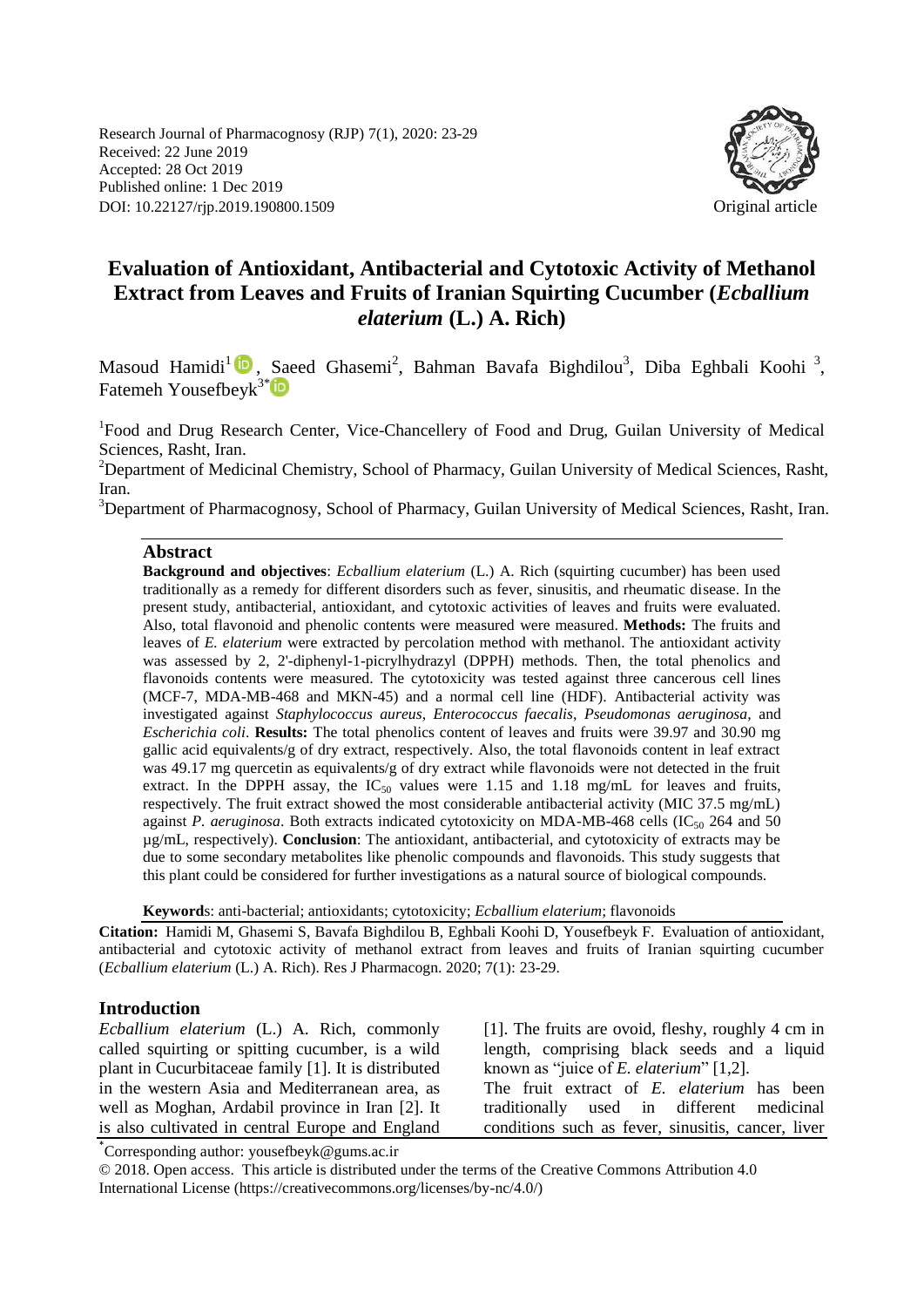cirrhosis, hypertension, rheumatic disease, jaundice, constipation, and dropsy [1]. The fruit juice has been used to cure sinusitis by dwellers of Moghan area in Iran [2]. Also, the fruits are generally used for the treatment of fever or flu in Tunisia [3]. In addition, the plant roots have been used as analgesic and to ameliorate hemorrhoids in Turkish folk medicine [4]. So far, various pharmacological studies have been performed on *E. elaterium* [5]. The anti-inflammatory property of *E. elaterium* water extract has been demonstrated in a rabbit model [6]. It has been suggested that the anti-inflammatory effect of this plant is due to production of chemotaxis factors such as TNF- $\alpha$ , IL-1, and IL-6 [7]. *Ecballium elaterium* extract can inhibit nitric oxide synthase which leads to decrease of nitric oxide (NO) metabolites as shown in rhinosinusitis patients [7,8].

Also, cytotoxic effect of freeze-dried extract from *E. elaterium* fruits has been demonstrated on gastric adenocarcinoma (AGS) and esophageal squamous (KYSE30) cell lines [2].

The juice of *E. elaterium* fruit has been known as a major source of lipids, proteins, sugars, triterpenoides (cucurbitacins), gum, carbohydrates, peptides, tannins, and minerals [3]. Generally, cucurbitacins and their glycosylated derivatives display a wide range of pharmacological activities like anti-inflammatory, antifertility, anticancer, and antimicrobial functions [9].

The fruit juice of spitting cucumber contains different structures of cucurbitacins such as cucurbitacins B, D, E, I, L, and R and cucurbitacins derivatives like hexanorcucurbitacins and glycosylcucurbitacins [9]. Among these compounds, cucurbitacin B is the most plentiful and active compound [10].

In the present study, some biological activity of the leaves and dried fruit extracts of *E. elaterium*, growing in North of Iran has been investigated.

# **Material and methods**

**Ethical considerations** This study was approved by the Ethical Committee of Guilan University of Medical Sciences (ID: IR. GUMS. REC. 1396. 247, Date: 6.10.2018).

# **Plant material**

The aerial parts of *E. elaterium* were collected from Ardebil province in North-West of Iran, in September 2017. The plant was identified and given herbarium specimen number (HGUM-302). The voucher specimen was deposited at the herbarium of school of Pharmacy, Guilan University of Medical Sciences, Rasht, Iran.

The leaves and fruits of plant (300 g each) were shade dried and crushed to a powder and then extracted by percolation with methanol, at room temperature for 24, 48 and 72 h. The solvent was evaporated by rotary evaporator to obtain methanol extract of leaves (61.8 g) and fruits (26.5 g). The extracts were stored in a refrigerator until required.

#### **Total phenolics content**

Total phenolics content of extracts were measured by the Folin-Ciocalteu method. One mL of each extract (1 mg/mL) was mixed with 5 mL of Folin-Ciocalteu reagent (formerly diluted tenfold with distilled water) and stand at room temperature for 10 min. Next, 4 mL sodium bicarbonate solution (75 g/L) was added. Then the mixture was permitted to stand for a further 30 min in the dark at room temperature. The absorbance was measured at 765 nm using a UV/VIS spectrophotometer UV/VIS spectrophotometer (Lambda 25 PerkinElmer, USA). Four known concentrations of gallic acid (GA) standard (25, 50, 70, 100, and 200 µg/mL) were used to plot the calibration curve. Finally, total phenolic contents of samples were quantified by using the calibration cure. The concentrations were expressed as mg of gallic acid equivalents  $(GAE)/g$  of dry extract [11,12]. All the experiments were performed in triplicate

#### **Total flavonoids content**

Total flavonoid content was measured as described by Saeidnia and Gohari. [13]. Five mL of aluminum trichloride  $(AlCl<sub>3</sub>)$  (2% in methanol) was added to 5 mL of extract (1 mg/mL). Absorbance of the mixture was measured at 415 nm after 10 min. Blank sample consisted of 5 mL extract and 5 mL methanol without AlCl<sub>3</sub>. Total flavonoids content was measured using a standard curve of quercetin (0-100 mg/L). Total flavonoid content was expressed as mg of quercetin as equivalents (QE)/ g of extract [14].

# **DPPH radical scavenging activity**

The antioxidant activity of samples was evaluated using the 2,2'-diphenyl-1 picrylhydrazyl (DPPH) free radical scavenging assay [12]. Briefly, 1 mL of different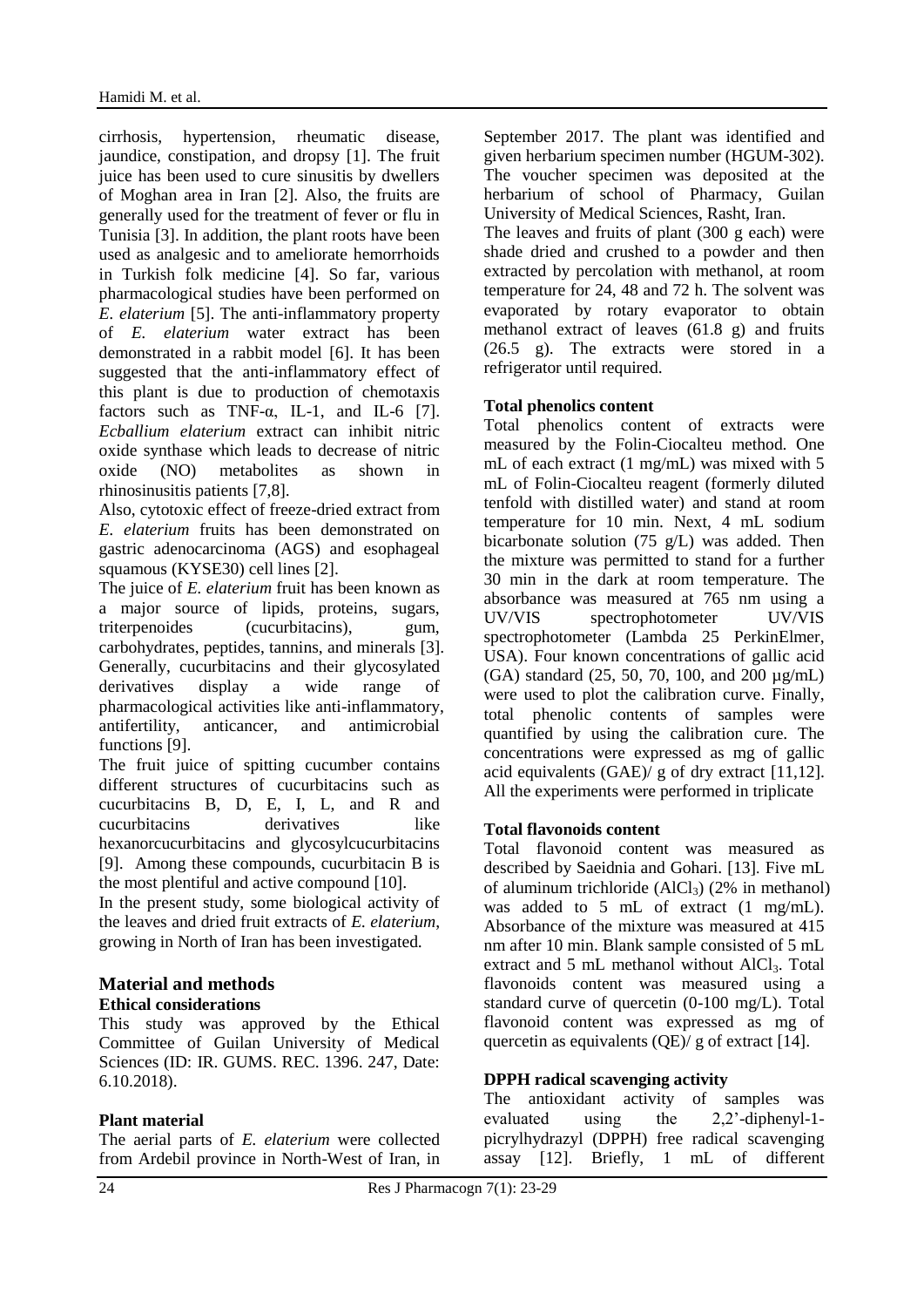concentrations of each extract was added to 2 mL DPPH methanol solution (40 μg/mL). The absorbance was measured at 517 nm after 30 min. The test was repeated three times for each concentration. Vitamin E was used as the positive control [15]. Percentage of radical scavenging activity of the fruits and leaves extracts was calculated by using the equation: inhibition%  $=$  $[(A_0-A_s)/A0] \times 100$ , where  $A_0$  is the absorbance of the control and  $A_s$  is the absorbance of the sample.  $IC_{50}$  values (indicating the concentration of the extract (mg/mL) providing 50% radical scavenging) were calculated from the graphplotted scavenging percentage against extract concentration [16].

# **Antibacterial activity**

Antibacterial activity of fruit- and leaf extracts were assessed against one Gram-positive (*Staphylococcus aureus* ATCC25923) and three Gram-negative bacteria (*Enterococcus faecalis* ATCC29212, *Pseudomonas aeruginosa* ATCC27853, and *Escherichia coli* ATCC25922) by broth micro dilution (BMD) method according to Clinical and Laboratory Standards Institute (CLSI) guideline and the minimum inhibitory concentration (MIC) was measured [17].

Bacterial strains were provided from Bahar Afshan company, Tehran, Iran. The bacteria were maintained in nutrient agar (Merck, Germany) slants at 4 °C and sub-cultured in Petri plates prior to use. Bacterial suspension was matched with concentration of 0.5 McFarland standards  $(10^6$  CFU/mL).

For determination of MIC value, 96 U-shaped wells plates were used. Two-fold serial dilution of the stock solution of each extract  $(100 \mu L)$  was prepared using 100 μL of Mueller Hinton Broth (MHB) in ten wells. Finally,  $2.5 \mu L$  of bacterial suspension equivalent to the 0.5 McFarland standards was added to each of the wells. DMSO and gentamicin were used as negative and positive controls, respectively. After incubation at 37 °C for 24 h, the lowest concentration of each sample that inhibited the visible growth of the tested strain was considered as MIC value [18,19].

# **Cell cultures and cytotoxicity assay**

In this study, three cancerous cell lines including human breast cancer cell lines (MCF7 and MDA-MB-468) and Human poorly differentiated gastric cancer (MKN-45) and human dermal

fibroblast (HDF) as a normal cell line were used to evaluate the cytotoxic activity of methanol extract from leaves and fruits of this plant. All cell lines were bought from Pasteur Institute, Tehran, Iran.

Three cancerous cell lines were cultured in RPMI1640 medium (Gibco, Germany), and the normal cells (HDF) in Dulbecco's modified Eagle's medium (DMEM) (Gibco, Germany), supplemented with 10% fetal bovine serum (FBS, Gibco), 100 U/ mL penicillin, and 100 μg/mL streptomycin (Sigma-Aldrich, Sweden), at 37 °C in humidified air containing  $5\%$  CO<sub>2</sub>. The cytotoxicity of methanol extracts of leaves and fruits was tested by 3-(4,5-dimethylthiazol-2-yl)- 2,5-diphenyltetrazolium bromide (MTT) assay. Briefly  $1\times10^4$  (cells of each cancerous cell line /well) was plated in 96-well plates. The cells were incubated at 37  $\degree$ C, in 5% CO<sub>2</sub>, for 24 h and a humidified atmosphere. Different concentrations of the extracts (25, 50, 100, 200, 300, 400, 500, 600, 800, and 1000 µg/mL) were added to cells and for 24 and 48 h, separately. Then, MTT (0.5 mg/mL, 100 μL) which was dissolved in phosphate buffer saline (PBS), was added per well and incubated for 4 h. Then MTT solution was removed and the cells were washed with PBS  $(2\times100 \text{ }\mu\text{L})$ . One hundred microliters of DMSO was added per well, and the plate was shaken at 100 rpm for 10 min to solubilize the formazan crystals.

The absorbance was measured at 570 nm using an ELISA reader apparatus (Stat Fax 2100, Awareness, USA) and the cell survival was assessed [13]. The  $IC_{50}$  values (median growth inhibitory concentration) were obtained from the  $IC_{50}$  of concentration-response curve in the Microsoft office excel (2010) software. Each data was the mean value of three independent experiments and presented as mean  $\pm$  SD. All experiments were performed in triplicate.

# **Results and Discussion**

In the present study the antibacterial, antioxidant and cytotoxic activities as well as total phenolics and flavonoids contents of *Ecballium elaterium*, collected from North-West of Iran were investigated.

The total phenolic content of leaf and fruit extracts have been reported in table 1, in reference to the standard curve for gallic acid (y  $= 0.00088x - 0.0388$ ,  $R^2 = 0.9975$ ).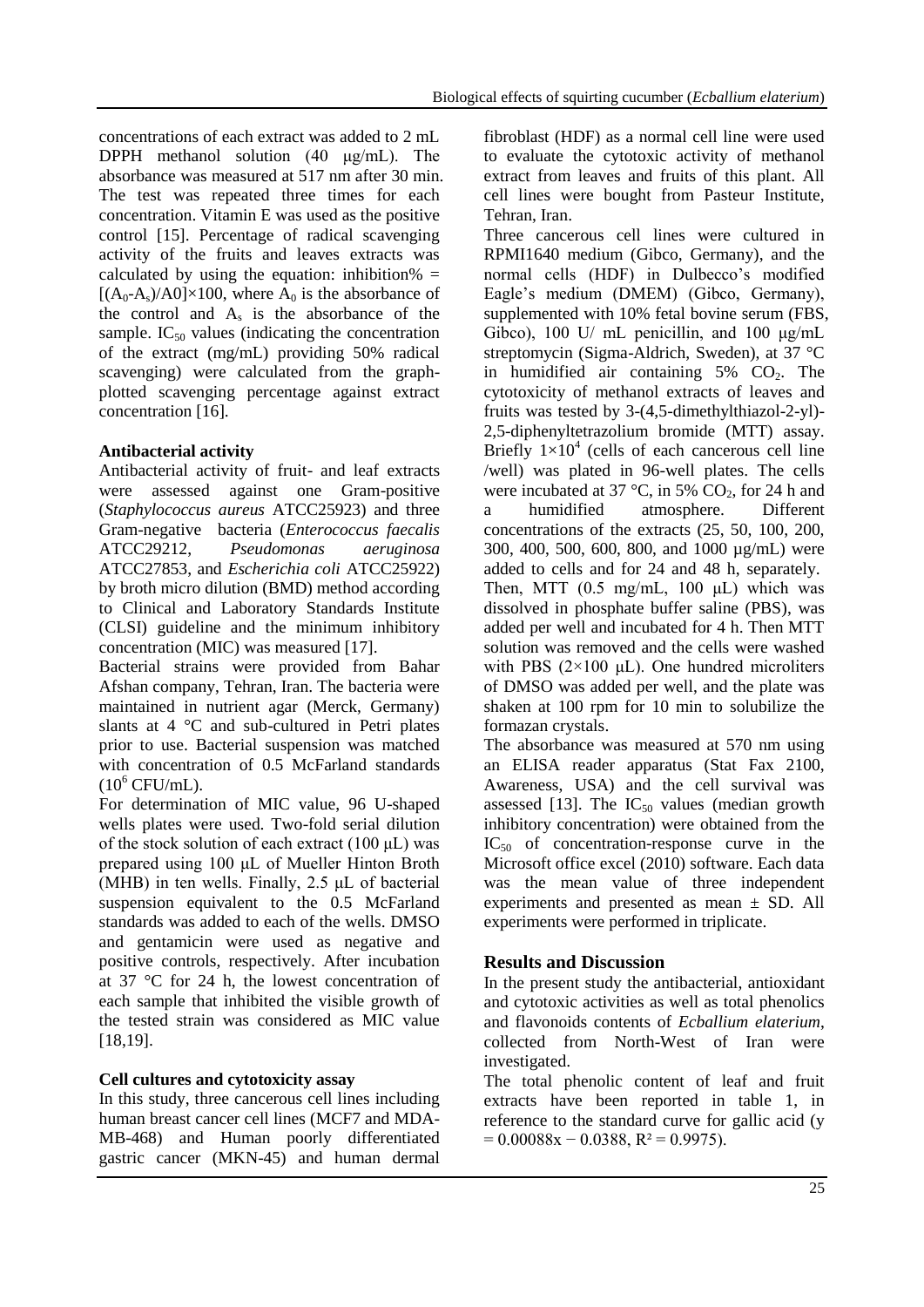**Table 1.** Total phenolics and flavonoids contents and antioxidant activity of methanol extract from fruits and leaves of *Ecballium elaterium*

| <b>Sample</b> | Total<br>phenolics | Total<br>flavonoids | <b>DPPH IC<sub>50</sub></b><br>(mg/mL) |
|---------------|--------------------|---------------------|----------------------------------------|
| fruit         | $30.90 \pm 0.003$  | a                   | 1.18                                   |
| leave         | $39.97 \pm 0.01$   | $49.17 \pm 0.01$    | l.15                                   |
| Vitamin E     |                    |                     | 0.014                                  |

Results have been expressed as mean±SD of 3 determinations; <sup>a</sup> not detected; total phenol expressed as: mg of gallic acid equivalents/g of dry extract; total flavonoid expressed as mg of quercetin as equivalents/g of extract

The total flavonoid content was measured with regarding to standard curve of quercetin  $(y =$  $0.0173x - 0.3984$ ,  $R^2 = 0.9933$  (table 1). Flavonoids were not detected in fruit extract.

Two similar studies were conducted on *E. elaterium*, growing in Tunisia. Felhi et al., reporting that the phenolics and flavonoids contents of the methanol extract from fruit peels were  $107 \pm 4$  mg GAE/g and  $18 \pm 0.6$  mg QE/g, respectively [20]. Furthermore, Abbassi et al. investigated the total polyphenol contents of different parts of this plant including fruits, leaves, roots, and flowers. The results showed that fruits and leaves contained  $43.61 \pm 1.65$  and 46.84±2.5 mg GAE/ g dry weight, respectively [4]. Also, the flavonoid content in fruits and leaves were 9.91±0.5 and 17.38±1.65 mg catechin equivalents CE/ g dry weight [4].

In comparison with Abbassi et al. study, the results of the present study also showed that both fruits and leaves contained approximately the same amount of phenolic compounds.

The antioxidant capacity of both extracts was determined by DPPH radical scavenging test and the results have been showed in table 1. Felhi et al., showed that the scavenging power of peels of fruit extract was  $1.2 \pm 0.1$  mg/ml [17] which is comparable with the results of this study.

The results of antibacterial tests have been displayed in table 2.

**Table 2.** The minimum inhibitory concentration (MIC) of methanol extracts from fruits and leaves of *Ecballium elaterium*

|                        | MIC(mg/mL) |               |  |
|------------------------|------------|---------------|--|
| <b>Bacteria</b>        | Fruits     | <b>Leaves</b> |  |
| Staphylococcus aureus  | 75         |               |  |
| Escherichia coli       | 75         | 150           |  |
| Pseudomonas aeruginosa | 37.5       |               |  |
| Enterococcus faecalis  |            |               |  |

Note: MICs were expressed in mg/mL and measured by broth micro dilution (BMD) method

It was demonstrated that both fruit- and leaf extracts had antibacterial activities against tested bacteria. The range of the MIC was between 37.5 and 150 mg/mL. The fruit extract showed the highest antibacterial activity (MIC 37.5 mg/mL) against *P. aeruginosa* whereas its MICs against other tested strains including *S. aureus, E. coli*  and *E. faecalis* were 75 mg/mL. The best antibacterial activity for leaves extract was reported against *S. aureus* and *P. aeruginosa*  (MIC 75 mg/mL). This extract showed weaker activity against *E. coli* and *E. faecalis* (MIC 150 mg/mL).

In a study, effect of several extracts of *E. elaterium* were evaluated against some bacteria such as *S. aureus, Listeria monocytogenes, Bacillus cereus, B. subtilis, Micrococcus luteus, E. coli,* and *Klebsiella pneumoniae* as well as some fungi like *Fusarium phyllophilum* and *Penicillium sp* [17]. It was demonstrated that acetone and diethyl ether extracts of fruit- peels had the highest antibacterial activity particularly against *Micrococcus luteus* (MIC 2 mg/mL, for both extract) while no antifungal effect was detected [17].

The results of another study displayed that the ethanol extract from fruits of this plant showed antibacterial activity against different strains of *S.aureus* (MIC ranged between 0.195-1.563 mg/mL). It also exhibited antifungal activity against *C. albicans* strains (ranged between 0.048- 6.25 mg/mL) [1]. In another investigation, the fruit extract of *E. elaterium* showed significant activity against number of isolated strains of *Klebsiella pneumonia* (MIC 32-64 µg/mL) [1]. The results of our study revealed that the effect of Iranian squirting cucumber on tested bacteria was lower compared to previous studies. Several studies have indicated that natural chemical constituents of plant species are significantly influenced by different environmental agents like climate, geography, soil type and sun exposure. Consequently, the variation of these factors can lead to noteworthy changes in biological properties. Therefore, the results of antibacterial test in present study is different from plants that were grown in other countries [19,20].

The cytotoxic activity of extracts was investigated on three cancerous cell lines including MKN-45, MCF7, and MDA-MB-468 and a normal cell line (HDF). The results indicated that both leaf and fruit extracts showed cytotoxic activity on MDA-MB-468 cell line  $(IC_{50} 264$  and 50 µg/mL, respectively). However,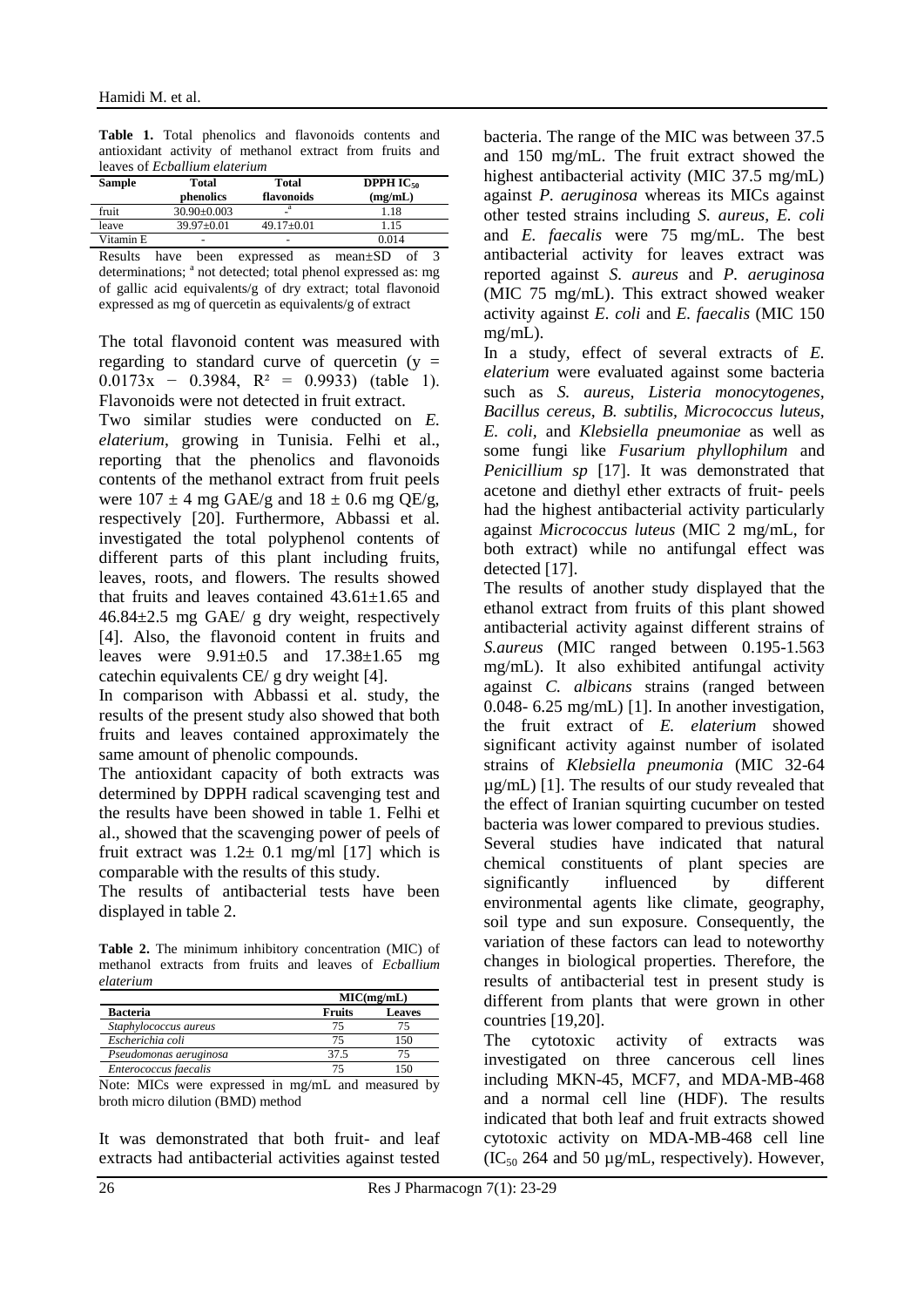the extracts did not show significant cytotoxicity on other cell lines in the range of evaluated doses. The results indicated that both leaf and fruit extracts showed cytotoxic activity on MDA-MB-468 cell line  $(IC_{50}$  264 and 50  $\mu$ g/mL, respectively). However, the extracts did not show significant cytotoxicity on other cell lines in the range of evaluated doses (25-1000 µg/mL).

The results of an investigation showed that aqueous extract from *E. elaterium* fruits showed cytotoxic activity on two human cancerous cell lines including human gastric carcinoma (AGS) and human esophageal squamous cell carcinoma  $(KYSE30)$  with the  $IC_{50}$  2.5 and 500  $\mu$ g/mL, respectively [2,4].

Previously, the aqueous extract of *E. elaterium* was investigated on HepG-2 cell line by Ljubuncic et al. The  $IC_{50}$  value of this extract was 1000 μg/mL [2]. Their results were close to IC<sub>50</sub> value of methanol extract of fruits and leaves on cancerous cell lines MKN-45, MCF-7, and normal cell lines in our study  $(>1000 \text{ µg/mL})$ . However the cytotoxic effects of extracts on MDA-MB-468 cell line may be due to different compounds found in fruits and leaves. The fruits of *E. elaterium* are rich sources of bioactive compounds such as proteins, lipids, triterpenoides (cucurbitacins), and phenolic compounds [3,4]. Numerous amounts of these natural compounds such as phenolic compounds, triterpenoids, and flavonoids have antioxidant properties and scavenging activities [21]. Among them, phenolic compounds are powerful antioxidants and their significant roles in the prevention of medical conditions such as cardiovascular diseases, cancer, and inflammation have been demonstrated [22]. Antioxidants have been supposed to inhibit carcinogenesis during the beginning step because they exert radical scavenging effect, and are known as inducers, or inhibitors of xenobiotics metabolizing enzymes, including phase I and II enzymes [22,23]. They have also exhibited antimutagenic and anticarcinogenic effects [22,24]. The mechanism in which the phenolic compounds act as cytotoxic agents may be related to their pro-oxidant effects [22]. It is demonstrated that the polyphenols could be considered as both antioxidant and pro-oxidant, depending on the concentration and free radical source [25]. They are also well-known for their antimicrobial effects [26]. It is suggested that the antibacterial, antioxidant and cytotoxic properties

of tested extracts may be due to this class of compounds. Moreover, cucurbitacins are a class of tetracyclic triterpenoids and have been firstly purified from plants of Cucurbitaceae family [27,28]. So far, significant cytotoxic activity has been reported from these compounds. For example, Cucurbitacin B was investigated for anti-proliferative activity against breast, pancreatic, laryngeal, and lung cancerous cell lines [10,27]. Similarly, cucurbitacin E showed high in vitro toxicity on Sarcoma Black, E0771 mammary adenocarcinoma, porostate human adenocarcinoma (PC-3) cells, breast (ZR-75-1), stomach (ST- 95-AT2), murine connective tissue (L929), and ovarian (OV-95-CC3) human carcinomas [28,29].

Jafargholizadeh et al., investigated the cytotoxicity of cucurbitacins D, E, and I, purified from aqueous extract of *E. elaterium*, on AGS cells and the  $IC_{50}$  values were 0.3, 0.1, and 0.5 μg/mL, respectively [9]. So, it is also suggested that the cytotoxic properties of fruits extract in our study, may be because of the existence of this group of natural compounds. In this study, Iranian *E. elaterium* which is named as squirting cucumber has been investigated for different biological activities. The fruit extract showed considerable antibacterial activity against *P. aeruginosa* while the leaf extract displayed the most activity on *S. aureus* and *P. aeruginosa*. Both extracts demonstrated significant cytotoxic activity on MDA-MB-468 cell line and also exerted approximately the same antioxidant activities. It is suggested that the antioxidant, antibacterial and cytotoxic activities of tested extracts may be due to numerous secondary metabolites such as phenolic compounds, triterpenoids, and flavonoids.

# **Acknowledgments**

This work was supported by Guilan University of Medical Sciences

# **Author contributions**

Fatemeh Yousefbeyk and Masoud Hamidi designed and supervised the study; Saeed Ghasemi analyzed the data and was a consultant; Bahman Bavafa Bighdilou and Diba Eghbali Koohi performed the experimental parts; Fatemeh Yousefbeyk wrote the manuscript; all authors approved the final draft of the manuscript.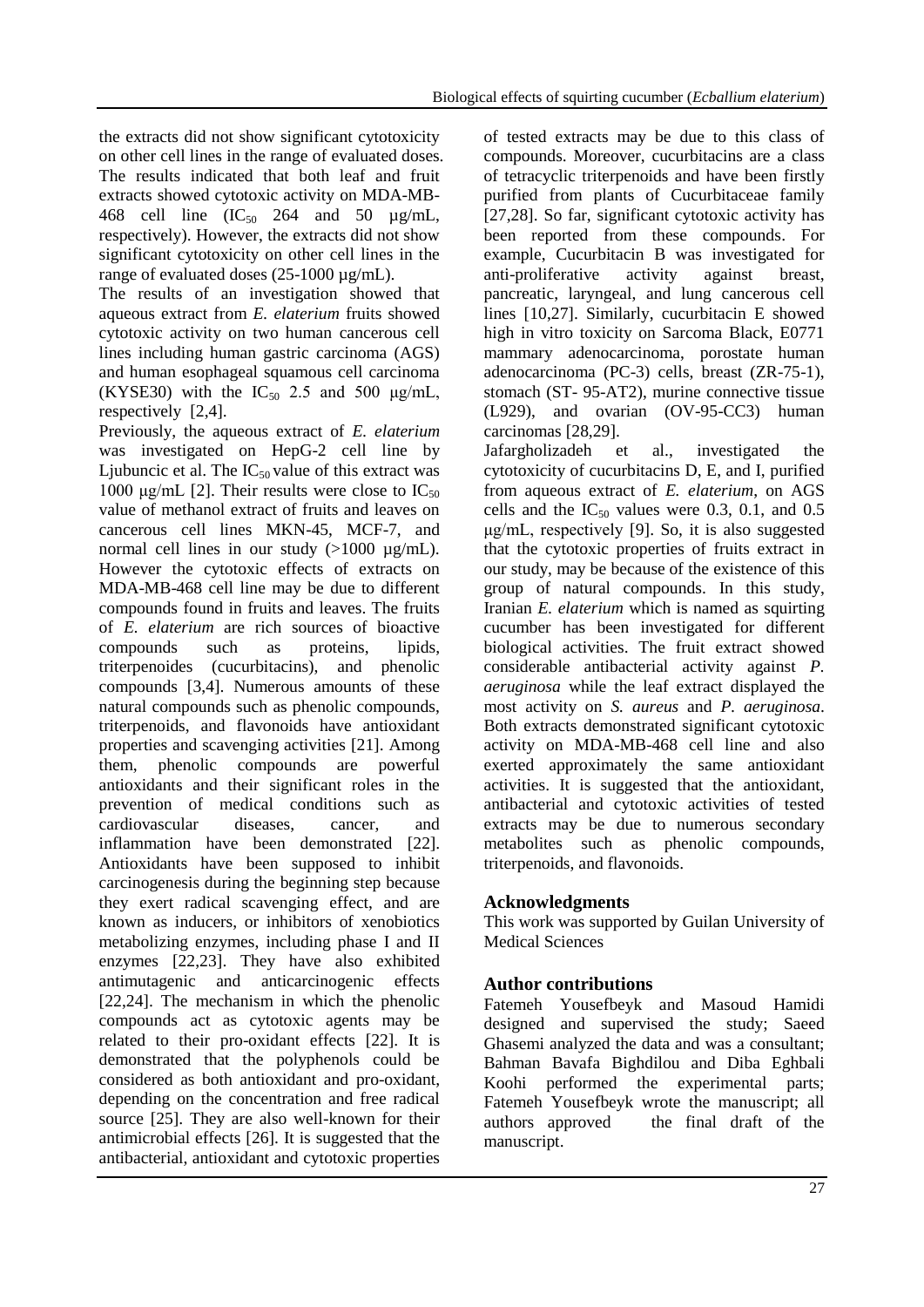#### **Declaration of interest**

The authors declare that there is no conflict of interest. The authors alone are responsible for the accuracy and integrity of the paper content.

#### **References**

- [1] Adwan G, Salameh Y, Adwan K. Effect of ethanolic extract of *Ecballium elaterium*  against *Staphylococcus aureus* and *Candida albicans*. *Asian Pac J Trop Biomed*. 2011; 1(6): 456-460.
- [2] Bohlooli S, Jafari N, Jahed S. Cytotoxic effect of freeze-dried extract of *Ecballium elaterium* fruit on gastric adenocarcinoma (AGS) and esophageal squamous cell carcinoma (KYSE30) cell lines. *J Gastrointest Cancer*. 2012; 43(4): 579-583.
- [3] Felhi S, Hajlaoui H, Ncir M, Bakari S, Ktari N, Saoudi M, Gharsallah N, Kadri A. Nutritional, phytochemical and antioxidant evaluation and FT-IR analysis of freeze dried extracts of *Ecballium elaterium* fruit juice from three localities. *J Food Sci Technol*. 2016; 36(4): 646-655.
- [4] Abbassi F, Ayari B, Mhamdi B, Toumi L. Phenolic contents and antimicrobial activity of squirting cucumber (*Ecballium elaterium*) extracts against food-borne pathogens. *Pakistan J Pharm Sci*. 2014; 27(3): 475-479.
- [5] Attard E, Cuschieri A, Scicluna-Spiteri A, Brincat MP. The effects of cucurbitacin E on two lymphocyte models. *Pharm Biol*. 2004; 42(2): 170-175.
- [6] Chalupová M, Pražanová G, Parák T, Švajdlenka E, Žemlička M, Suchý P. Hepatoprotective and proapoptotic effect of *Ecballium elaterium* on CCl<sub>4</sub>-induced hepatotoxicity in rats. *Asian Pac J Trop Med*. 2015; 8(7): 526-531.
- [7] Demir M, Taylan M, Kaya H, Ekinci A, Arslan D, Aslan E, Keles A, Yılmaz S, Sezgi C. Histopathological and biochemical effects of *Ecballium elaterium* on sepsis-induced lung injury. *J Invest Surg*. 2016; 29(5): 302- 308.
- [8] Uslu C, Karasen RM, Sahin F, Taysi S, Akcay F. Effect of aqueous extracts of *Ecballium elaterium* rich, in the rabbit model of rhinosinusitis. *Int J Pediatr Otorhinolaryngol*. 2006; 70(3): 515-518.
- [9] Jafargholizadeh N, Zargar SJ, Yassa N, Tavakoli S. Purification of cucurbitacins D, E, and I from *Ecballium elaterium* (L.) A.

rich fruits and study of their cytotoxic effects on the AGS cell line. *Asian Pac J Cancer Prev*. 2016; 17(10): 4631-4635.

- [10] Touihri-Barakati I, Kallech-Ziri O, Ayadi W, Kovacic H, Hanchi B, Hosni K, Luis J. Cucurbitacin B purified from *Ecballium elaterium* (L.) A. Rich from Tunisia inhibits α5β1 integrin-mediated adhesion, migration, proliferation of human glioblastoma cell line and angiogenesis. *Eur J Pharmacol*. 2017; 797: 153-161.
- [11] Ghasemi S, Koohi DE, Emmamzadehhashemi MSB, Khamas SS, Moazen M, Hashemi AK, Amin G, Golfakhrabadi F, Yousefi Z, Yousefbeyk F. Investigation of phenolic compounds and antioxidant activity of leaves extracts from seventeen cultivars of Iranian olive (*Olea europaea* L.). *J Food Sci Technol*. 2018; 55(11): 4600-4607.
- [12] Yousefbeyk F, Vatandoost H, Golfakhrabadi F, Mirzaee Z, Abai MR, Amin G, Khanavi M. Antioxidant and larvicidal activity of areal parts of *Scrophularia striata* against malaria vector *Anopheles stephensi*. *J Arthropod-Borne Dis*. 2018; 12(2): 119-126.
- [13] Saeidnia S, Gohari A. Pharmacognosy and molecular pharmacognosy in practice: a laboratory desk references of pharmacognosy for researchers and students. Saarbrucken: Lambert academic publishing, 2012.
- [14] Golfakhrabadi F, Yousefbeyk F, Mirnezami T, Laghaei P, Hajimahmoodi M, Khanavi M. Antioxidant and antiacetylcholinesterase activity of *Teucrium hyrcanicum*. *Pharmacogn Res*. 2015; 7(S1): 15-19.
- [15] Yousefbeyk F, Gohari AR, Hashemighahderijani Z, Ostad SN, Sourmaghi MHS, Amini M, Golfakhrabadi F, Jamalifar H, Amin G. Bioactive terpenoids and flavonoids from *Daucus littoralis* Smith subsp. *hyrcanicus* Rech. f, an endemic species of Iran. *Daru J Pharm Sci*. 2014; 22(1): 12-17.
- [16] Yousefbeyk F, Gohari AR, Sourmaghi MHS, Amini M, Jamalifar H, Amin M, Golfakhrabadi F, Ramezani N, Amin G. Chemical composition and antimicrobial activity of essential oils from different parts of *Daucus littoralis* Smith subsp. *hyrcanicus* Rech. f. *J Essent Oil Bear Pl*. 2014; 17(4): 570-576.